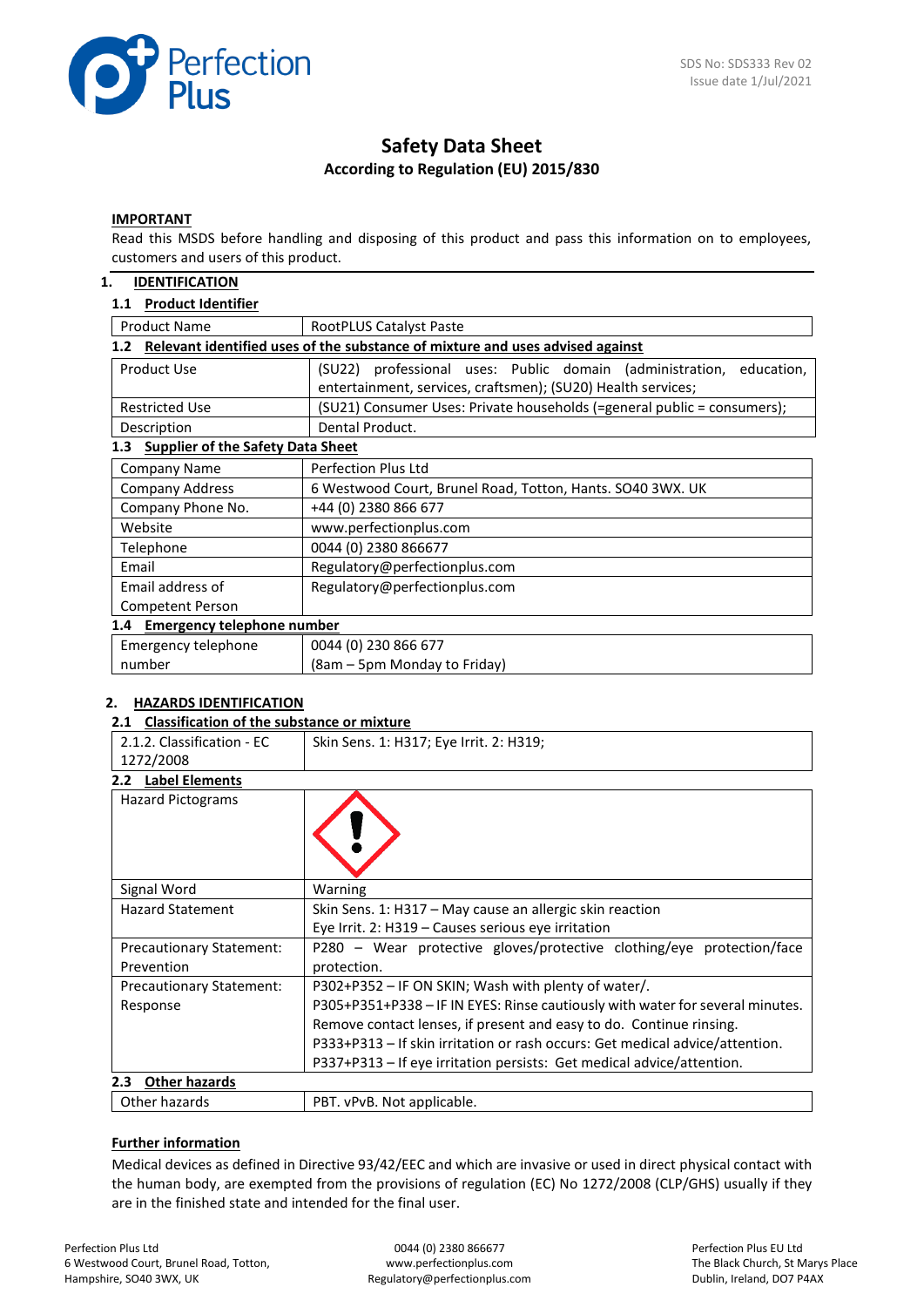

## **3. COMPOSITION/INFORMATION ON INGREDIENTS**

## **3.2 Mixtures**

### **EC 1272/2008**

| <b>Chemical Name</b> | Index No. | CAS No.       | EC No.    | <b>REACH</b><br>Registration<br><b>Number</b> | CONC.<br>$(\%w/w)$ | <b>Classification</b>                     |
|----------------------|-----------|---------------|-----------|-----------------------------------------------|--------------------|-------------------------------------------|
| Eugenol              |           | $97 - 53 - 0$ | 202-589-1 | 01-2119971802-33                              |                    | Skin Sens. 1:H317; Eye<br>Irrit. 2: H319: |

## **4. FIRST AID MEASURES**

#### **4.1 Description of first aid measures**

| Inhalation                                                         | Move the exposed person to fresh air.                                             |  |  |
|--------------------------------------------------------------------|-----------------------------------------------------------------------------------|--|--|
| Eye Contact                                                        | Rinse immediately with plenty of water for 15 minutes holding the eyelids open.   |  |  |
| Skin contact                                                       | Wash off immediately with plenty of soap and water. Remove contaminated clothing. |  |  |
| Ingestion                                                          | Do NOT induce vomiting.                                                           |  |  |
| Most important symptoms and effects, both acute and delayed<br>4.2 |                                                                                   |  |  |
| Inhalation                                                         | May cause irritation to mucous membranes.                                         |  |  |
| Eye Contact                                                        | Causes serious eye irritation.                                                    |  |  |
| Skin contact                                                       | May cause allergic reactions in susceptible people.                               |  |  |
| Ingestion                                                          | May cause irritation to mucous membranes.                                         |  |  |
| 4.3                                                                | Indication of any immediate medical attention and special treatment needed        |  |  |
| <b>Inhalation</b>                                                  | Seek medical attention if irritation or symptoms persist.                         |  |  |
| Eye Contact                                                        | Seek medical attention if irritation or symptoms persist.                         |  |  |
| Skin contact                                                       | Seek medical attention if irritation or symptoms persist.                         |  |  |
| Ingestion                                                          | Seek medical attention if irritation or symptoms persist.                         |  |  |
| <b>General information</b>                                         |                                                                                   |  |  |
|                                                                    | If you feel unwell, seek medical advice (show the label where possible).          |  |  |

## **5. FIRE FIGHTING MEASURES**

**5.1 Extinguishing media**

|                             | Use extinguishing media appropriate to the surrounding fire conditions. |
|-----------------------------|-------------------------------------------------------------------------|
|                             | 5.2 Special hazards arising from the substance or mixture               |
|                             | Burning produces irritating, toxic and obnoxious fumes.                 |
| 5.3 Advice for firefighters |                                                                         |
|                             | Wear suitable respiratory equipment when necessary.                     |

#### **6. ACCIDENTAL RELEASE MEASURES**

#### **6.1 Personal precautions, protective equipment and emergency procedures**

Ensure adequate ventilation of the working area. Wear suitable protective equipment.

|     | Ensure adequate ventilation of the working area. Wear suitable protective equipment.                                                          |  |  |
|-----|-----------------------------------------------------------------------------------------------------------------------------------------------|--|--|
|     | 6.2 Environmental precautions                                                                                                                 |  |  |
|     | Do not allow product to enter drains. Prevent further spillage if safe.                                                                       |  |  |
| 6.3 | Methods and material for containment and cleaning up                                                                                          |  |  |
|     | Avoid raising dust. Sweep up. Transfer to suitable, labelled containers for disposal. Clean<br>spillage area thoroughly with plenty of water. |  |  |
| 6.4 | Reference to other sections                                                                                                                   |  |  |

## See section 13 for disposal information. See section 8 for exposure controls/personal protection.

## **7. HANDLING AND STORAGE**

## **7.1 Precautions for safe handling**

| Avoid contact with eyes and skin. Ensure adequate ventilation of the working area. Adopt |                                                                                              |  |
|------------------------------------------------------------------------------------------|----------------------------------------------------------------------------------------------|--|
|                                                                                          | best Manual Handling considerations when handling, carrying and dispensing.                  |  |
| 7.2 Conditions for safe storage, including any incompatibilities                         |                                                                                              |  |
|                                                                                          | Keep in a cool, dry, well-ventilated area. Keep containers tightly closed. Store in original |  |
|                                                                                          | container.                                                                                   |  |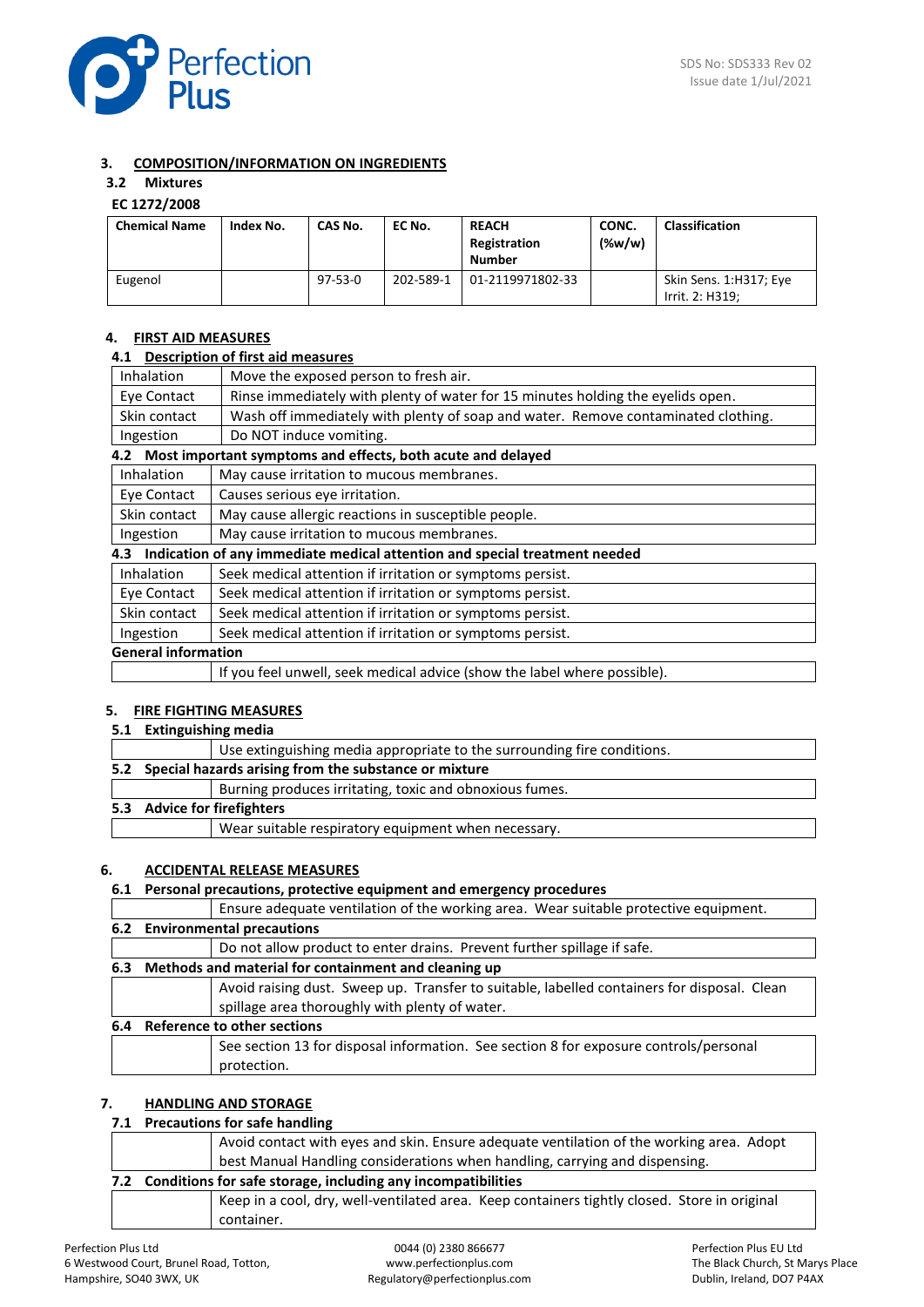

## **7.3 Specific end use(S)**

| See section 1.2. Relevant identified uses of the substance or mixture and uses advised |
|----------------------------------------------------------------------------------------|
| against for further information.                                                       |

## **8. EXPOSURE CONTROLS/PERSONAL PROTECTION**

#### **8.1 Control parameters**

No data available.

### **8.2 Exposure controls**



| 8.2.1 Appropriate engineering controls |                                                     |  |  |
|----------------------------------------|-----------------------------------------------------|--|--|
|                                        | Ensure adequate ventilation of the working area.    |  |  |
| 8.2.2 Individual protection measures   |                                                     |  |  |
|                                        | Wear chemical protective clothing.                  |  |  |
| Eye/face protection                    | Approved safety goggles.                            |  |  |
| Skin protection -                      | Chemical resistant gloves.                          |  |  |
| Hand protection                        |                                                     |  |  |
| Respiratory protection                 | Wear suitable respiratory equipment when necessary. |  |  |
|                                        |                                                     |  |  |

## **9. PHYSICAL AND CHEMICAL PROPERTIES**

#### **9.1. Information on basic physical and chemical properties**

| Appearance                | Paste             | Vapour pressure             | Not applicable.   |
|---------------------------|-------------------|-----------------------------|-------------------|
| Colour                    | Brown             | Vapour density              | Not applicable.   |
| Odour                     | Characteristic    | Relative density            | No data available |
| Odour threshold           | Not applicable.   | Fat solubility              | No data available |
| рH                        | No data available | Partition coefficient       | No data available |
| Melting point             | No data available | Autoignition temperature    | No data available |
| Freezing point            | No data available | Viscosity                   | No data available |
| Initial boiling point     | No data available | <b>Explosive properties</b> | No data available |
| Flash point               | No data available | Oxidising properties        | No data available |
| Evaporation rate          | No data available | Solubility                  | No data available |
| Flammability (solid, gas) | No data available |                             |                   |
| 9.2. Other information    |                   |                             |                   |

| Conductivity                     | No data available |
|----------------------------------|-------------------|
| Surface tension                  | No data available |
| Gas group                        | Not applicable.   |
| Benzene content                  | No data available |
| Lead content                     | No data available |
| VOC (Volatile organic compounds) | No data available |

#### **10. STABILITY AND REACTIVITY**

#### **10.1 Reactivity**

|                          |                                         | No data available.                    |  |
|--------------------------|-----------------------------------------|---------------------------------------|--|
|                          | 10.2 Chemical stability                 |                                       |  |
|                          |                                         | Stable under normal conditions.       |  |
|                          | 10.3 Possibility of hazardous reactions |                                       |  |
|                          |                                         | No data is available on this product. |  |
| 10.4 Conditions to avoid |                                         |                                       |  |
|                          |                                         | Heat. Moisture.                       |  |

**10.5 Incompatible materials**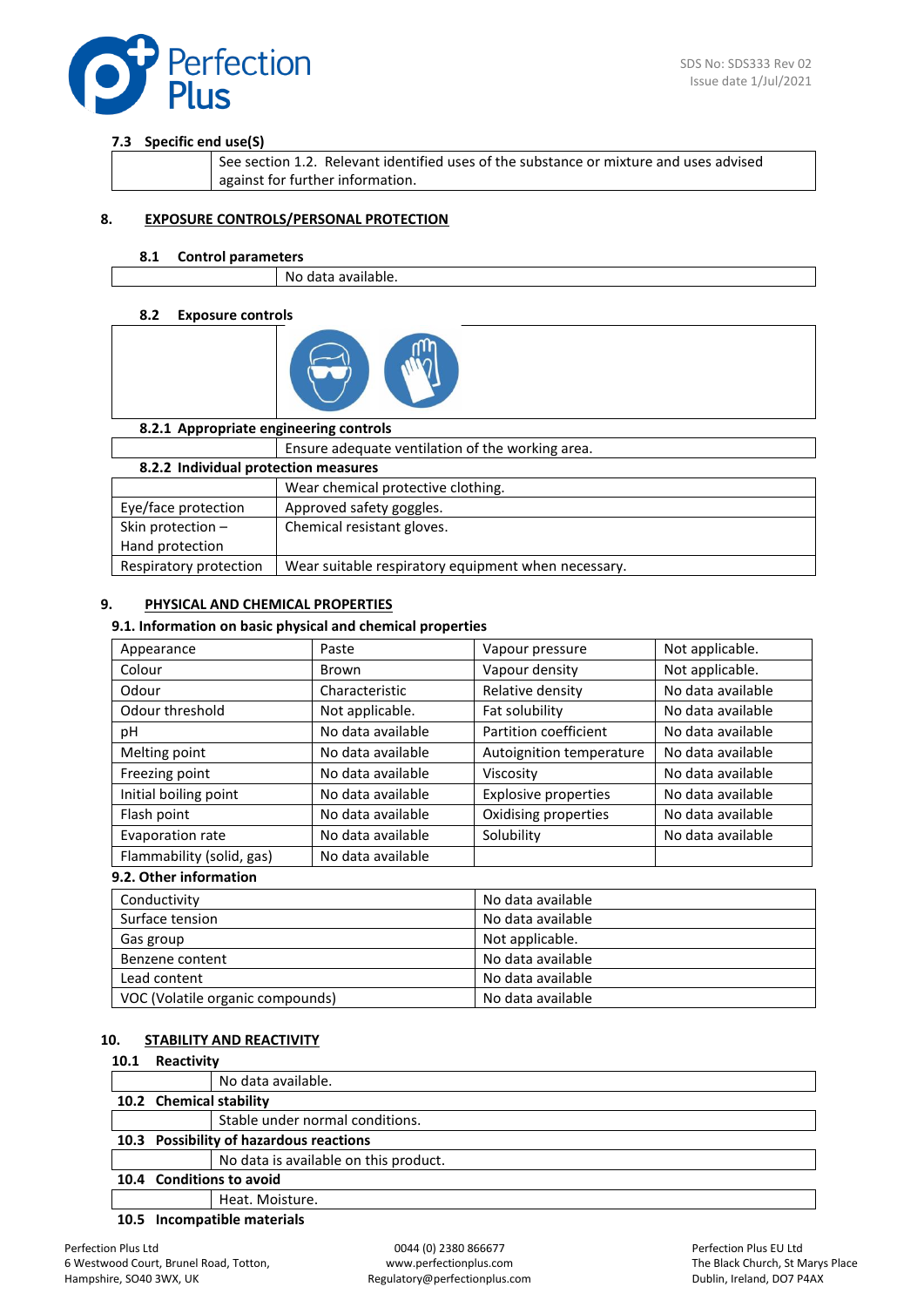

Strong acids. Strong bases.

**10.6 Hazardous decomposition products**

No data available.

## **11. TOXICOLOGICAL INFORMATION**

## **11.1 Information on toxicological effects**

| Acute toxicity            | No data available.                                  |
|---------------------------|-----------------------------------------------------|
| Skin corrosion/irritation | May cause irritation to skin.                       |
| Serious eve               | Causes serious eve irritation.                      |
| damage/irritation         |                                                     |
| Respiratory or skin       | May cause allergic reactions in susceptible people. |
| sensitisation             |                                                     |
| Germ cell mutagenicity    | No mutagenic effects reported.                      |
| Carcinogenicity           | No carcinogenic effects reported.                   |
| Reproductive toxicity     | No teratogenic effects reported.                    |
| STOT-single exposure      | No data available.                                  |
| STOT-repeated exposure    | No data available.                                  |
| Aspiration hazard         | Irritating to respiratory system.                   |
| Repeated or prolonged     | Irritating to skin.                                 |
| exposure                  |                                                     |

## **11.1.4 Toxicological Information**

|  | cugenol | <b>.ن.</b> 2300 mg/kg<br>. LD50∙<br>D-+<br>. I \a |
|--|---------|---------------------------------------------------|
|--|---------|---------------------------------------------------|

## **12. ECOLOGICAL INFORMATION**

#### **12.1 Toxicity**

|      |                                         | Daphnia EC50/48h: 1.1300 mg/l             | Fish LC50/96h: 13.0000 mg/l |                   |
|------|-----------------------------------------|-------------------------------------------|-----------------------------|-------------------|
|      | Eugenol                                 |                                           |                             |                   |
|      |                                         | 12.2 Persistence and degradability        |                             |                   |
|      |                                         | No data is available on this product.     |                             |                   |
| 12.3 |                                         | Bio accumulative potential                |                             |                   |
|      |                                         | No data is available on this product.     |                             |                   |
|      | <b>Partition coefficient</b>            |                                           |                             |                   |
|      |                                         | RootPLUS Catalyst Paste No data available | Eugenol                     | No data available |
| 12.4 | <b>Mobility in soil</b>                 |                                           |                             |                   |
|      |                                         | No data is available on this product.     |                             |                   |
|      | 12.5 Results of PBT and vPvB assessment |                                           |                             |                   |
|      |                                         | No data is available on this product.     |                             |                   |
| 12.6 |                                         | Other adverse effects                     |                             |                   |
|      |                                         | No data is available on this product.     |                             |                   |

## **13. DISPOSAL CONSIDERATIONS**

#### **13.1 Waste treatment methods**

|                            | Dispose of in compliance with all local and national regulations.                                                                                                                                                                                                                                                      |
|----------------------------|------------------------------------------------------------------------------------------------------------------------------------------------------------------------------------------------------------------------------------------------------------------------------------------------------------------------|
| <b>General information</b> |                                                                                                                                                                                                                                                                                                                        |
|                            | 18 WASTES FROM HUMAN OR ANIMAL HEALTH CARE AND/OR RELATED RESEARCH (except<br>kitchen and restaurant wastes not arising from immediate health care). 18 01 wastes from<br>natal care, diagnosis, treatment or prevention of disease in humans. 18 01 06 chemicals<br>consisting of or containing dangerous substances. |
| <b>Disposal Methods</b>    |                                                                                                                                                                                                                                                                                                                        |
|                            | Do not empty in to drains. For disposal within the EC, the appropriate code according to the<br>European Waste Catalogue (EWC) should be used.                                                                                                                                                                         |
| Disposal of packaging      |                                                                                                                                                                                                                                                                                                                        |
|                            | Do NOT reuse empty canisters. Empty containers can be sent for disposal or recycling.                                                                                                                                                                                                                                  |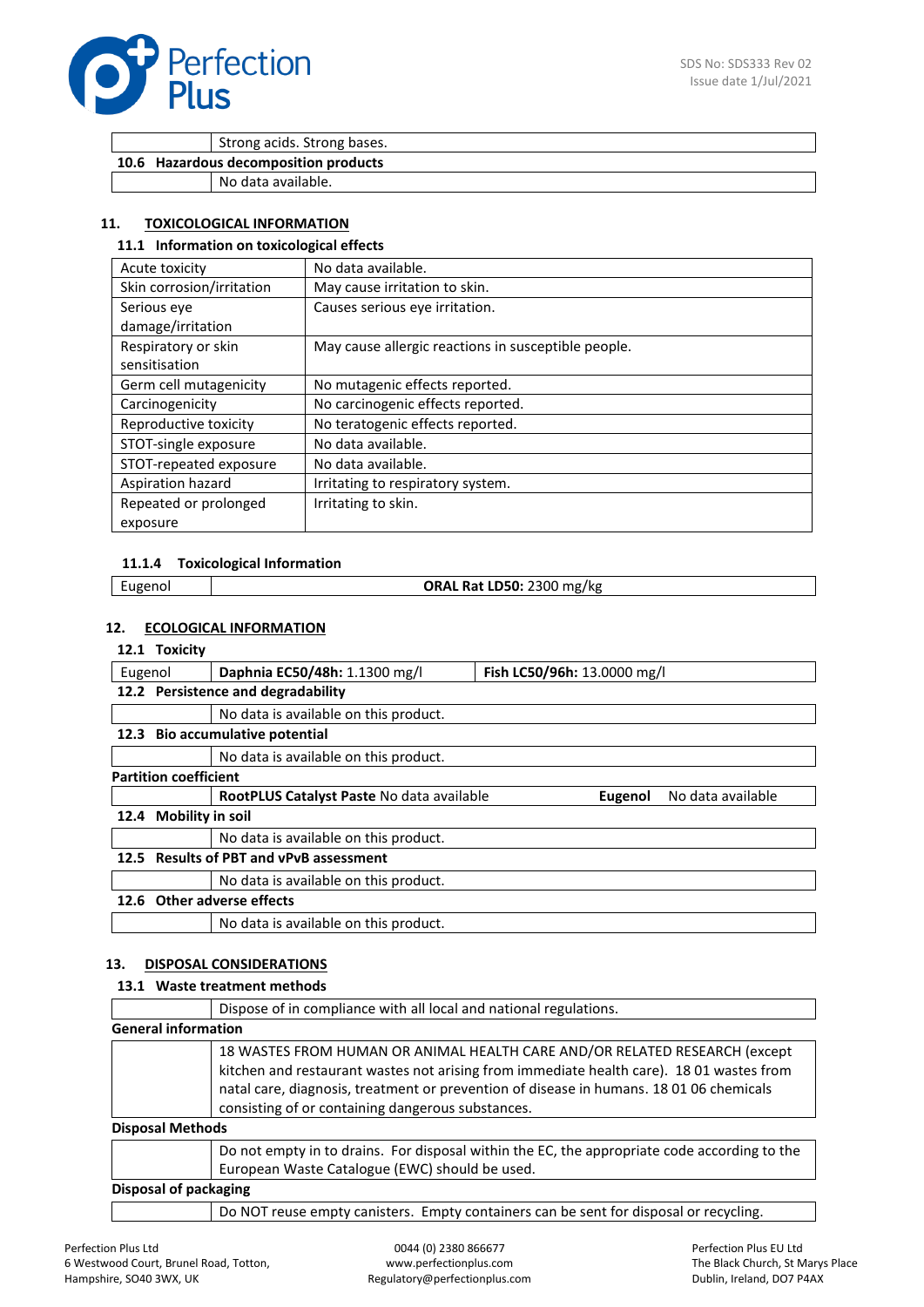

#### **14. TRANSPORT INFORMATION**

|      | 14.1 UN number                                                           |  |
|------|--------------------------------------------------------------------------|--|
|      | This product is not classified as dangerous for carriage.                |  |
| 14.2 | UN proper shipping name                                                  |  |
|      | This product is not classified as dangerous for carriage.                |  |
|      | 14.3 Transport hazard class(es)                                          |  |
|      | This product is not classified as dangerous for carriage.                |  |
| 14.4 | <b>Packing group</b>                                                     |  |
|      | This product is not classified as dangerous for carriage.                |  |
| 14.5 | <b>Environmental hazards</b>                                             |  |
|      | This product is not classified as dangerous for carriage.                |  |
| 14.6 | Special precautions for user                                             |  |
|      | This product is not classified as dangerous for carriage.                |  |
| 14.7 | Transport in bulk according to Annex II of MARPOL 73/78 and the UBC Code |  |
|      | This product is not classified as dangerous for carriage.                |  |

## **15. REGULATORY INFORMATION**

#### **15.1 Safety, health and environmental regulations/legislation specific for the substance or mixture**

| Regulations | COMMISION REGULATION (EU) No 453/2010 of 20 May 2010 amending Regulation (EC) No         |
|-------------|------------------------------------------------------------------------------------------|
|             | 1907/2006 of the European Parliament and of the Council on the Registration, Evaluation, |
|             | Authorisation and Restriction of Chemicals (REACH), establishing a European Chemicals    |
|             | Agency, amending Directive 1999/45/EC and repealing Council Regulation (EEC) No 793/93   |
|             | and Commission Regulation (EC) No 1488/94 as well as Council Directive 76/769/EEC and    |
|             | Commission Directives 91/155/EEC, 93/67/EEC, 93/105/EC and 2000/21/EC. REGULATION        |
|             | (EC) No 1907/2006 OF THE EUROPEAN PARLIAMENT AND OF THE COUNCIL of 18 December           |
|             | 2006 concerning the Registration, Evaluation, Authorisation and Restriction of Chemicals |
|             | (REACH), establishing a European Chemicals Agency, amending Directive 1999/45/EC and     |
|             | repealing Council Regulation (EEC) No 793/93 and Commission Regulation (EC) No 1488/94   |
|             | as well as Council Directive 76/769/EEC and Commission Directives 91/155/EEC,            |
|             | 93/67/EEC, 93/105/EC and 2000/21/EC.                                                     |
|             |                                                                                          |

## **15.2 Chemical Safety Assessment**

No data available.

## **16. OTHER INFORMATION**

#### **Other information**

| Text of Hazard Statements in | Skin Sens. 1: H317 – May cause an allergic skin reaction. |
|------------------------------|-----------------------------------------------------------|
| Section 3                    | Eye Irrit. 2: H319 – Causes serious eye irritation.       |

#### **Further information**

The information used in this SDS is believed to be correct however, the information is provided without any warranty, neither expressed nor implied, regarding its correctness.

This SDS is relevant for large quantities of product, the instructions for safe use of quantities typically used during a normal procedure is as referenced in the Instructions for Use.

The conditions or methods for handling, storage, lone use and/or in combination with other products and disposal are beyond our control.

For this and other reasons, we do not assume responsibility and expressly disclaim liability for loss, damage or expense arising out of or in any way connected with the handling, storage, use or disposal of the product.